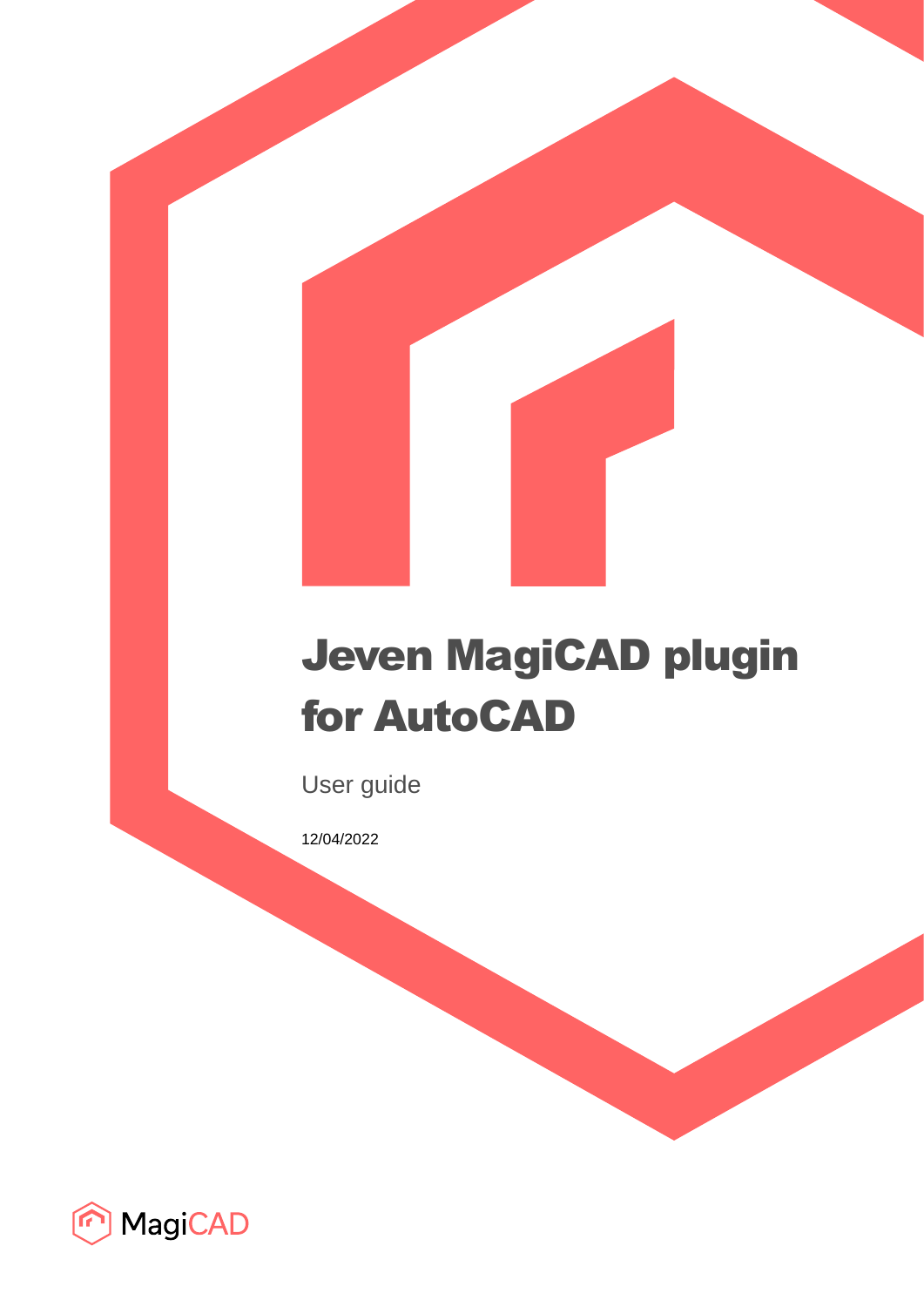

### **Content**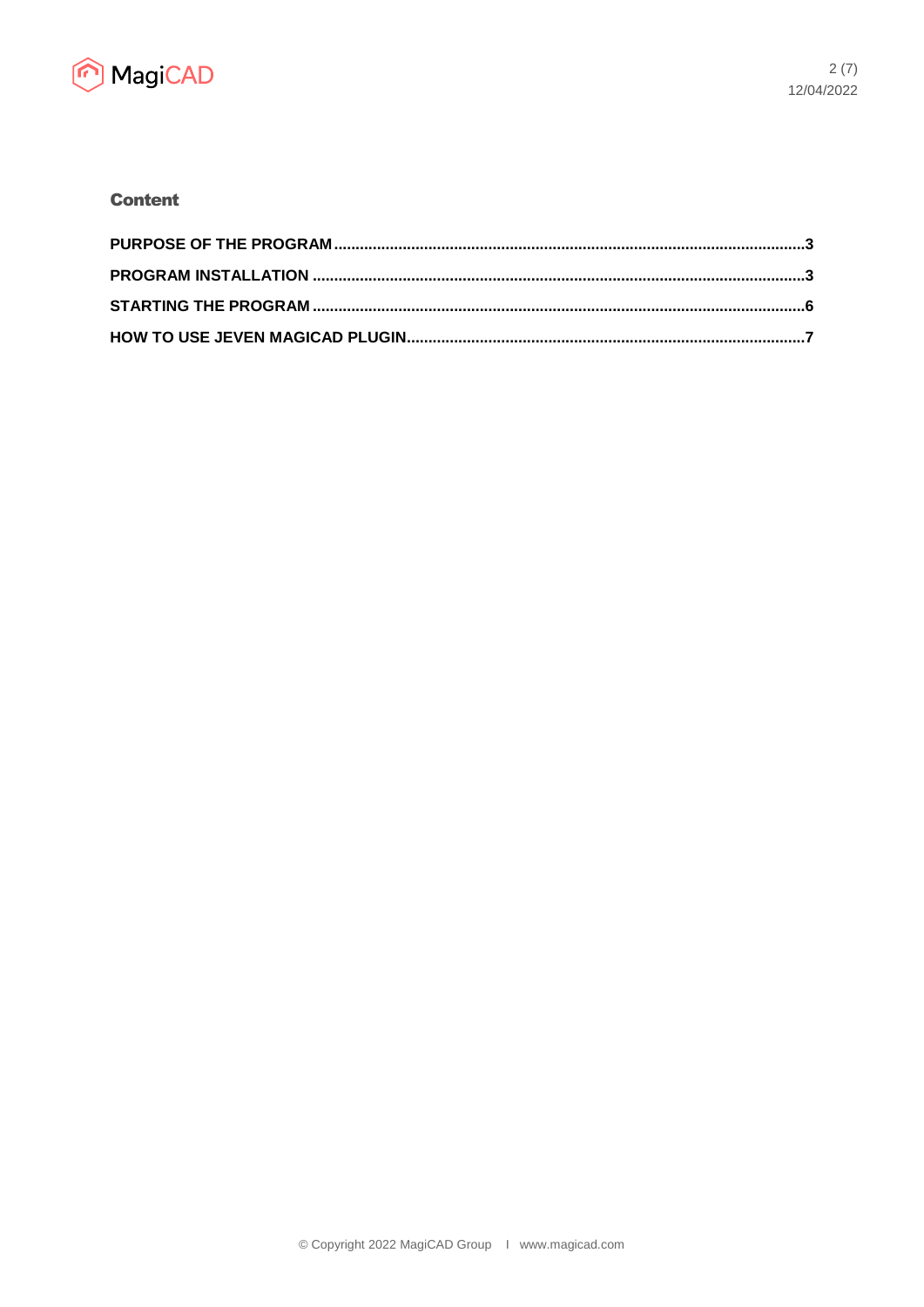

#### Purpose of the program

System Jeven Product Service aims to help you calculate air flows and select kitchen hoods for all your professional kitchen projects.

System Jeven Product Service personnel make upon request complete proposals of the hood drawings with pressure and airflow data and send them to you by e-mail.

With the Jeven MagiCAD plugin for AutoCAD you are able to import these drawings to the MagiCAD for AutoCAD software on your computer.

The Jeven MagiCAD plugin for AutoCAD is available on the homepages www.jeven.com and www.magicad.com

Please select the closest System Jeven Product Service office to you on our homepage www.jeven.com and contact us for more information.

#### Program installation

- 1. Ensure that you have the following versions of MagiCAD and AutoCAD on your workstation:
	- MagiCAD 2022 and AutoCAD 2017-2022
	- MagiCAD 2023 and AutoCAD 2019-2023
- 2. The installation package is available at MagiCAD´s website https://portal.magicad.com/download/ProductSearch?searchStr=Jeven&categoryId=3
- 3. Install the program by starting Jeven MagiCAD plugin for AutoCAD xxxx.x.x.msi

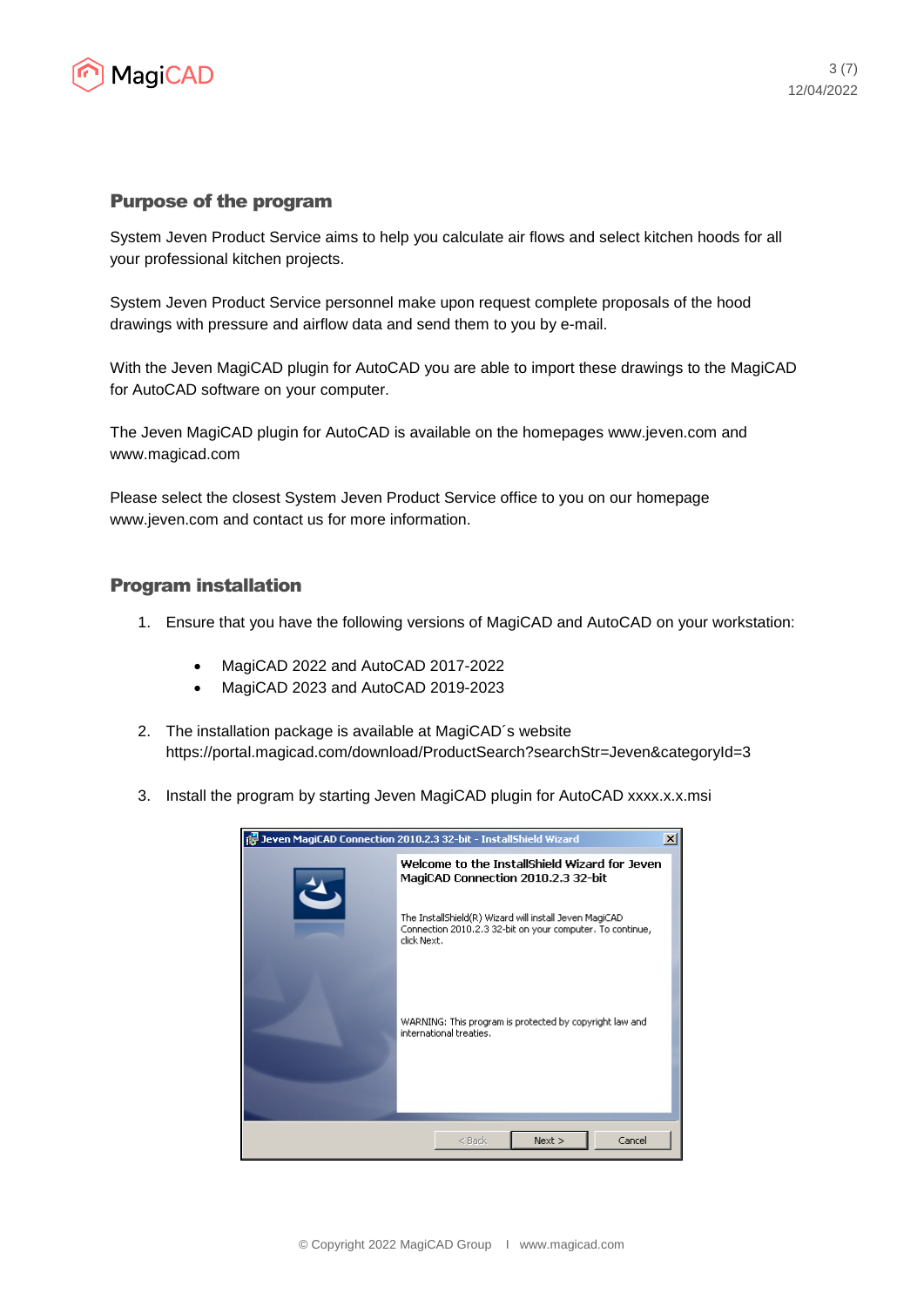

Follow setup instructions.

| Jeven MagiCAD plugin for AutoCAD 2015.5.1 - InstallShield Wizard                                                                                                                                                                                                                                                                                                                                                                                                                                                                                                                                              |   |
|---------------------------------------------------------------------------------------------------------------------------------------------------------------------------------------------------------------------------------------------------------------------------------------------------------------------------------------------------------------------------------------------------------------------------------------------------------------------------------------------------------------------------------------------------------------------------------------------------------------|---|
| <b>License Agreement</b><br>Please read the following license agreement carefully.                                                                                                                                                                                                                                                                                                                                                                                                                                                                                                                            |   |
| END-USER LICENSE AGREEMENT<br>This End-User License Agreement ("Terms") shall apply to MagiCAD<br>Plugins software in object code form and any related<br>documentation ("Product") made available to the licensee by<br>Progman Ltd ("PROGMAN"). You as either the licensee or a<br>permitted person user ("you") agree to be legally bound by these<br>Terms by selecting the 'I accept the terms in the license<br>agreement' option or by using the Product. If you do not agree<br>to these Terms, select the 'I do not accept the terms in the<br>license agreement' option and do not use the Product. |   |
| Print<br>$\bigcirc$ I accept the terms in the license agreement<br>$\odot$ i do not accept the terms in the license agreement.                                                                                                                                                                                                                                                                                                                                                                                                                                                                                |   |
| Read more about our Privacy policy<br>InstallShield                                                                                                                                                                                                                                                                                                                                                                                                                                                                                                                                                           |   |
| Cancel<br>< Back<br>$Next$ $>$                                                                                                                                                                                                                                                                                                                                                                                                                                                                                                                                                                                |   |
|                                                                                                                                                                                                                                                                                                                                                                                                                                                                                                                                                                                                               |   |
| Jeven MagiCAD Connection 2010.2.3 32-bit - InstallShield Wizard                                                                                                                                                                                                                                                                                                                                                                                                                                                                                                                                               | × |
| <b>Destination Folder</b><br>Click Next to install to this folder, or click Change to install to a different folder.                                                                                                                                                                                                                                                                                                                                                                                                                                                                                          |   |

| <b>Destination Folder</b> | Click Next to install to this folder, or click Change to install to a different folder. |          |      |        |
|---------------------------|-----------------------------------------------------------------------------------------|----------|------|--------|
|                           | Install Jeven MagiCAD Connection 2010.2.3 32-bit to:<br>C:\Program Files\Jeven\         |          |      | Change |
|                           |                                                                                         |          |      |        |
|                           |                                                                                         |          |      |        |
|                           |                                                                                         |          |      |        |
|                           |                                                                                         |          |      |        |
| InstallShield             |                                                                                         | $<$ Back | Next | Cancel |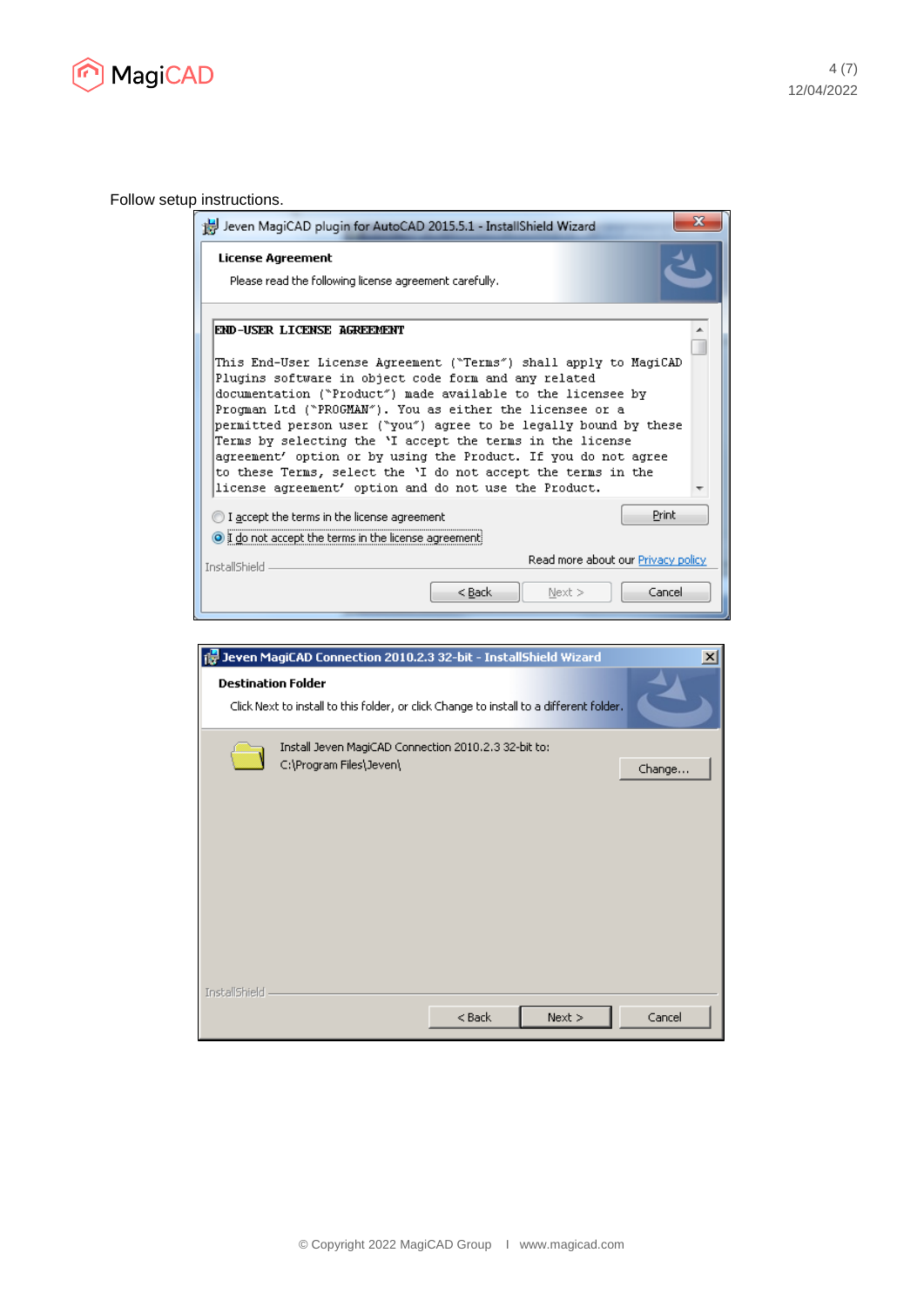



Leave the serial number field blank:



The *Jeven MagiCAD plugin for AutoCAD* is ready for use.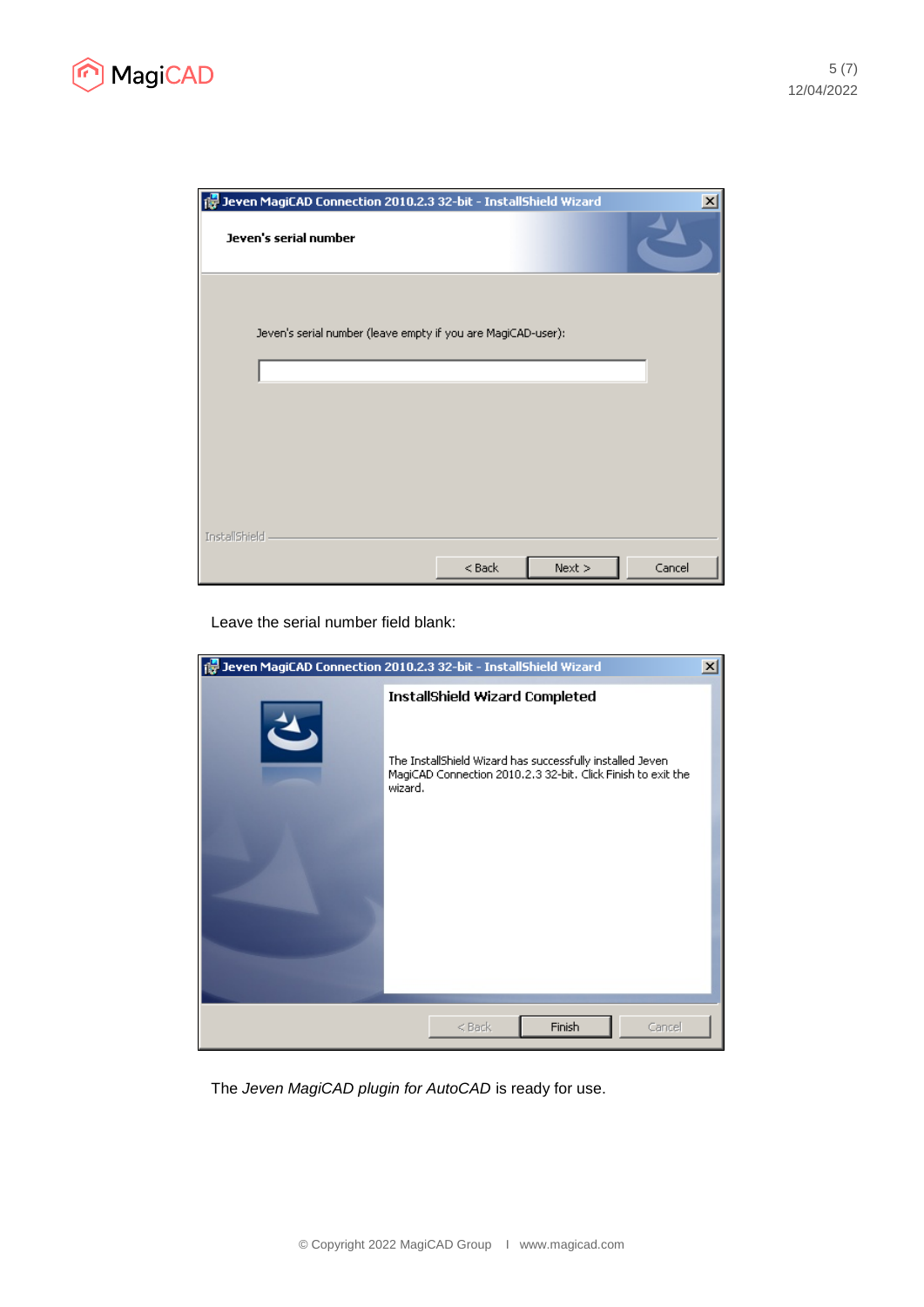

## Starting the program

- 1. Start the AutoCAD software.
- 2. Jeven toolbar and ribbon panel button appears on AutoCAD: